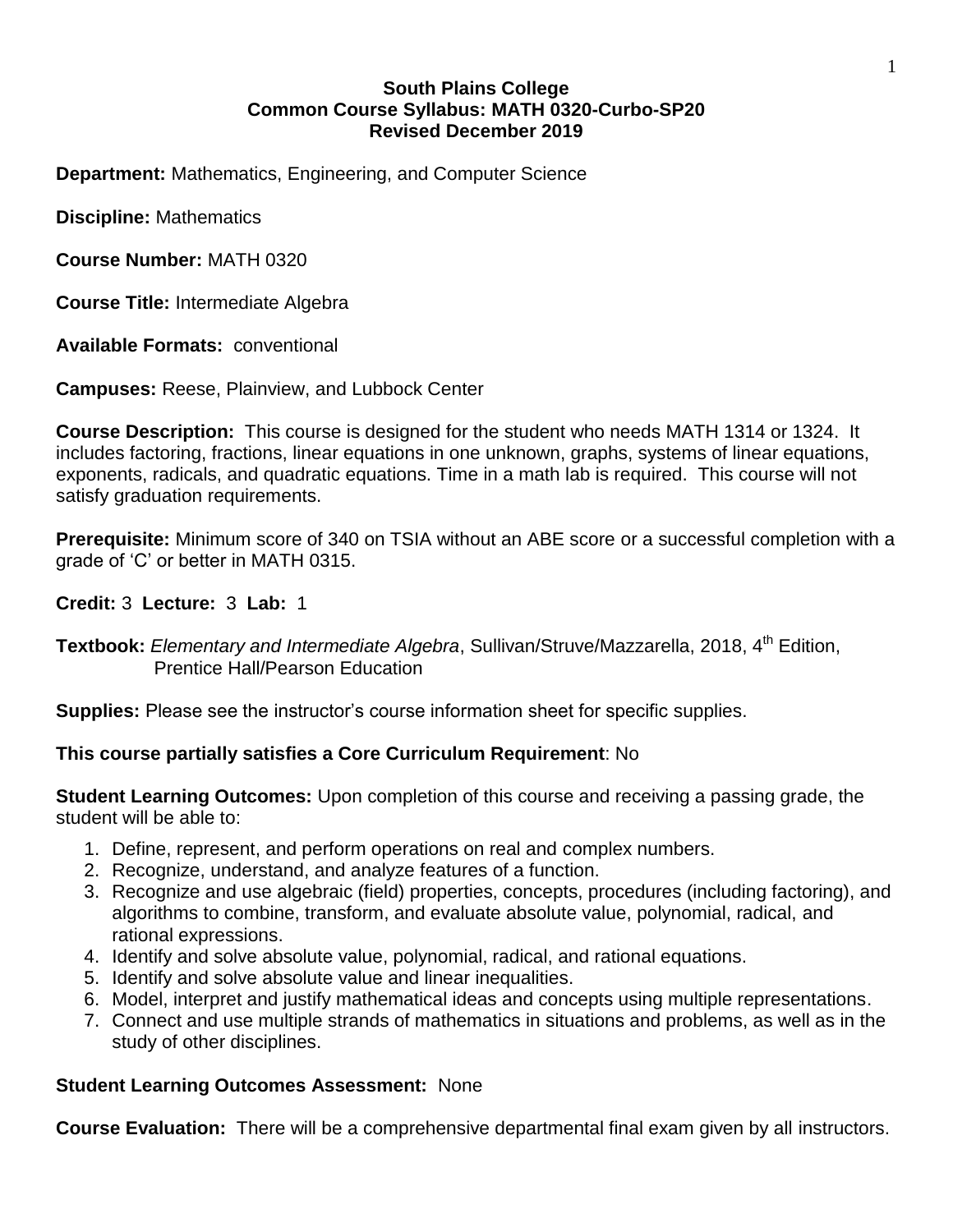**Attendance Policy:** Attendance and effort are the most important activities for success in this course. Records of your attendance are maintained throughout the semester. Five (5) absences, *for any reason*, are allotted to the student for the semester. Tardies count as one-half (1/2) of an absence. Tardies will be applied for consistently being late to class, as deemed by the instructor and leaving class early. If this number is exceeded, the instructor has the right to drop you with a grade of F or an X, depending on their discretion.

Plagiarism violations include, but are not limited to, the following:

- 1. Turning in a paper that has been purchased, borrowed, or downloaded from another student, an online term paper site, or a mail order term paper mill;
- 2. Cutting and pasting together information from books, articles, other papers, or online sites without providing proper documentation;
- 3. Using direct quotations (three or more words) from a source without showing them to be direct quotations and citing them; or
- 4. Missing in-text citations.

Cheating violations include, but are not limited to, the following:

- 1. Obtaining an examination by stealing or collusion;
- 2. Discovering the content of an examination before it is given;
- 3. Using an unauthorized source of information (notes, textbook, text messaging, internet, apps) during an examination, quiz, or homework assignment;
- 4. Entering an office or building to obtain an unfair advantage;
- 5. Taking an examination for another;
- 6. Altering grade records;
- 7. Copying another's work during an examination or on a homework assignment;
- 8. Rewriting another student's work in Peer Editing so that the writing is no longer the original student's;
- 9. Taking pictures of a test, test answers, or someone else's paper.

**Student Code of Conduct Policy**: Any successful learning experience requires mutual respect on the part of the student and the instructor. Neither instructor nor student should be subject to others' behavior that is rude, disruptive, intimidating, aggressive, or demeaning**.** Student conduct that disrupts the learning process or is deemed disrespectful or threatening shall not be tolerated and may lead to disciplinary action and/or removal from class.

**Diversity Statement:** In this class, the teacher will establish and support an environment that values and nurtures individual and group differences and encourages engagement and interaction. Understanding and respecting multiple experiences and perspectives will serve to challenge and stimulate all of us to learn about others, about the larger world and about ourselves. By promoting diversity and intellectual exchange, we will not only mirror society as it is, but also model society as it should and can be.

**Disability Statement:** Students with disabilities, including but not limited to physical, psychiatric, or learning disabilities, who wish to request accommodations in this class should notify the Disability Services Office early in the semester so that the appropriate arrangements may be made. In accordance with federal law, a student requesting accommodations must provide acceptable documentation of his/her disability to the Disability Services Office. For more information, call or visit the Disability Services Office at Levelland (Student Health & Wellness Office) 806-716-2577, Reese Center (Building 8) 806-716-4675, or Plainview Center (Main Office) 806-716-4302 or 806-296-9611.

**Nondiscrimination Policy:** South Plains College does not discriminate on the basis of race, color, national origin, sex, disability or age in its programs and activities. The following person has been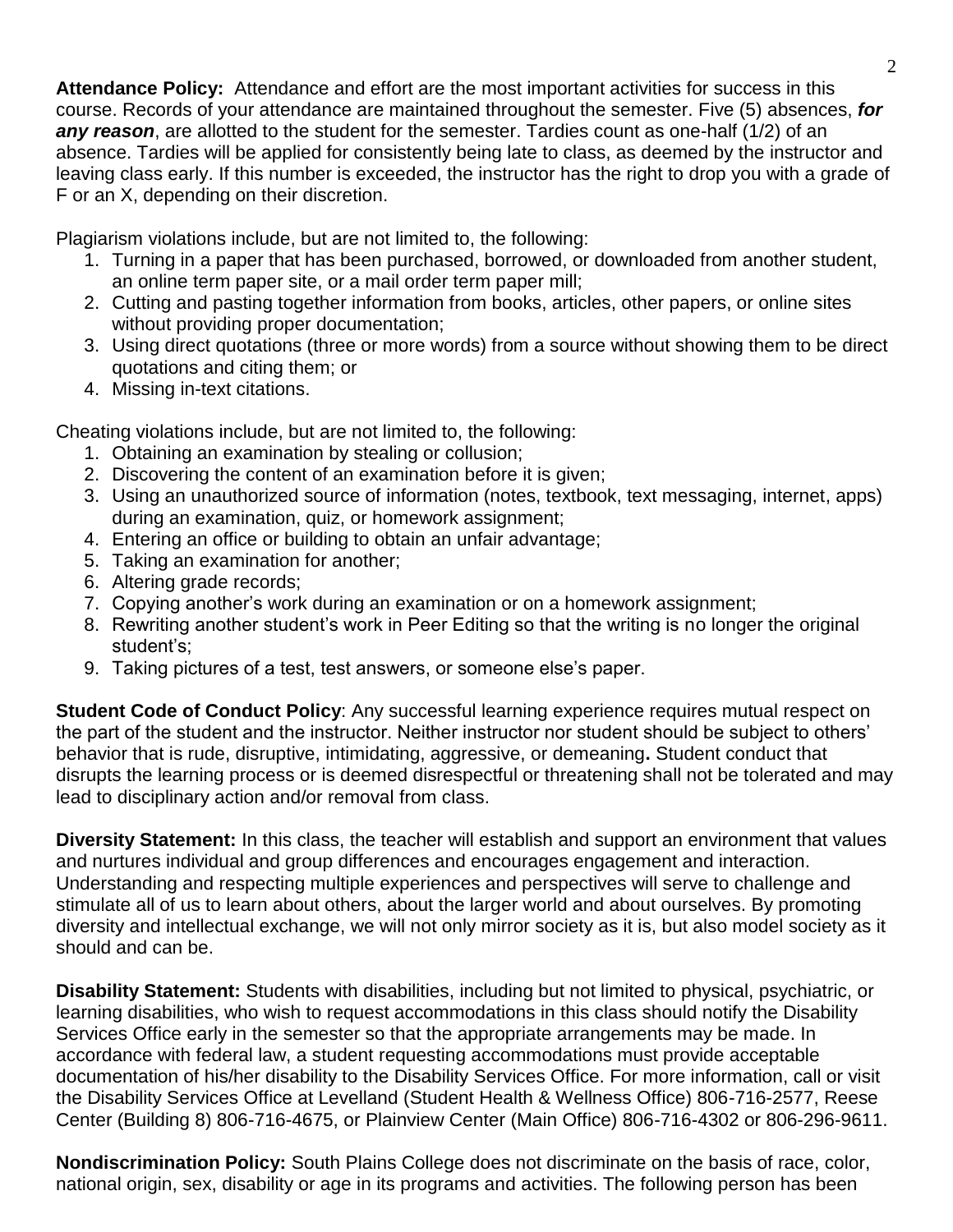designated to handle inquiries regarding the non-discrimination policies: Vice President for Student Affairs, South Plains College, 1401 College Avenue, Box 5, Levelland, TX 79336. Phone number 806-716-2360.

**Title IX Pregnancy Accommodations Statement:** If you are pregnant, or have given birth within six months, Under Title IX you have a right to reasonable accommodations to help continue your education. To [activate](http://www.southplainscollege.edu/employees/manualshandbooks/facultyhandbook/sec4.php) accommodations you must submit a Title IX pregnancy accommodations request, along with specific medical documentation, to the Director of Health and Wellness. Once approved, notification will be sent to the student and instructors. It is the student's responsibility to work with the instructor to arrange accommodations. Contact the Director of Health and Wellness at 806-716-2362 or [email](http://www.southplainscollege.edu/employees/manualshandbooks/facultyhandbook/sec4.php) [cgilster@southplainscollege.edu](mailto:cgilster@southplainscollege.edu) for assistance.

**Campus Concealed Carry**: Texas Senate Bill - 11 (Government Code 411.2031, et al.) authorizes the carrying of a concealed handgun in South Plains College buildings only by persons who have been issued and are in possession of a Texas License to Carry a Handgun. Qualified law enforcement officers or those who are otherwise authorized to carry a concealed handgun in the State of Texas are also permitted to do so. Pursuant to Penal Code (PC) 46.035 and South Plains College policy, license holders may not carry a concealed handgun in restricted locations. For a list of locations and Frequently Asked Questions, please refer to the Campus Carry page at: <http://www.southplainscollege.edu/campuscarry.php>

Pursuant to PC 46.035, the open carrying of handguns is prohibited on all South Plains College campuses. Report violations to the College Police Department at 806-716-2396 or 9-1-1.

**SPC Bookstore Price Match Guarantee Policy:** If you find a lower price on a textbook, the South Plains College bookstore will match that price. The difference will be given to the student on a bookstore gift certificate! The gift certificate can be spent on anything in the store.

If students have already purchased textbooks and then find a better price later, the South Plains College bookstore will price match through the first week of the semester. The student must have a copy of the receipt and the book has to be in stock at the competition at the time of the price match.

The South Plains College bookstore will happily price match BN.com & books on Amazon noted as *ships from and sold by Amazon.com*. Online marketplaces such as *Other Sellers* on Amazon, Amazon's Warehouse Deals, *fulfilled by* Amazon, BN.com Marketplace, and peer-to-peer pricing are not eligible. They will price match the exact textbook, in the same edition and format, including all accompanying materials, like workbooks and CDs.

A textbook is only eligible for price match if it is in stock on a competitor's website at time of the price match request. Additional membership discounts and offers cannot be applied to the student's refund.

Price matching is only available on in-store purchases. Digital books, access codes sold via publisher sites, rentals and special orders are not eligible. Only one price match per title per customer is allowed.

Note: The instructor reserves the right to modify the course syllabus and policies, as well as notify students of any changes, at any point during the semester.